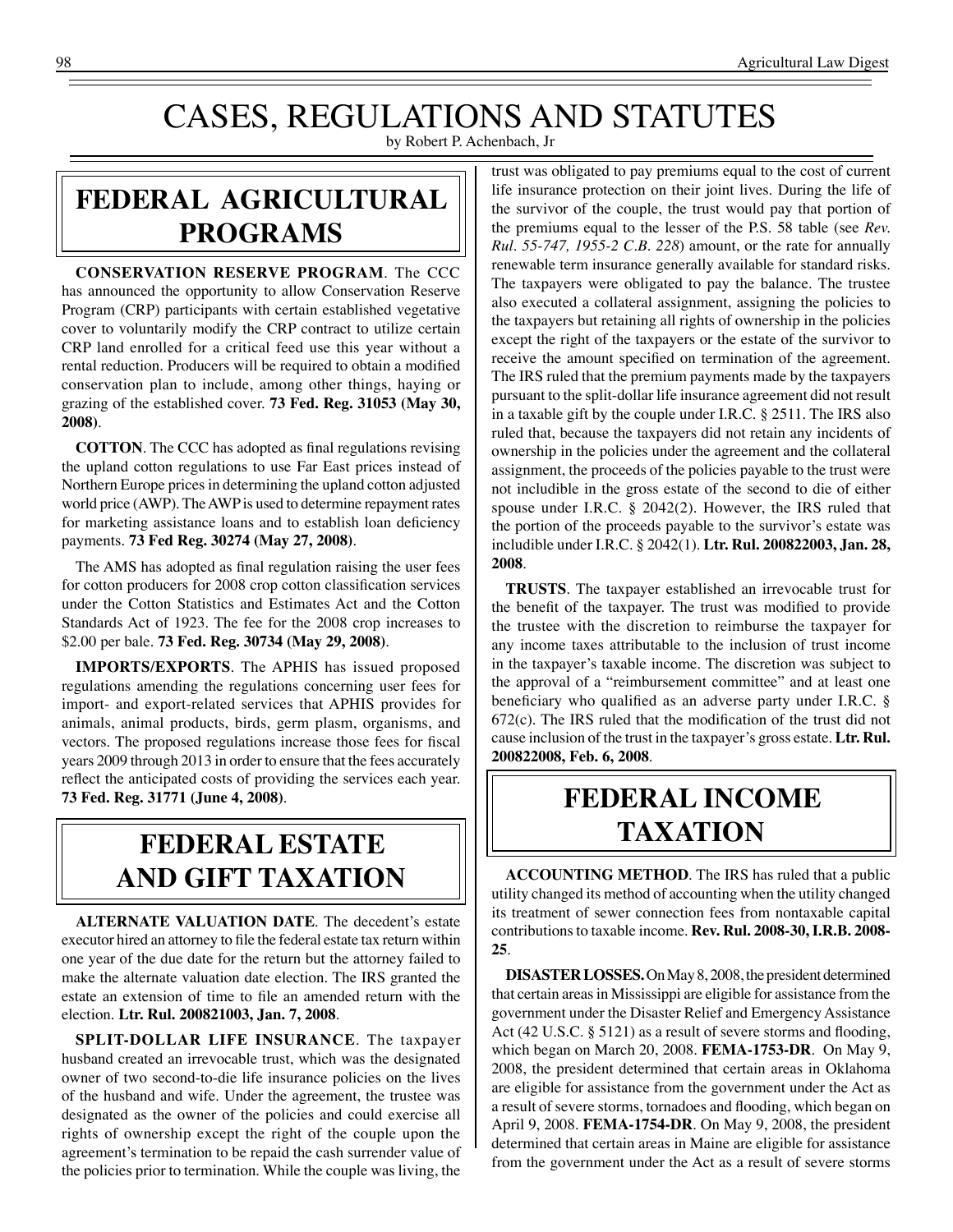and flooding, which began on April 28, 2008. **FEMA-1755-DR***.*  On May 8, 2008, the president determined that certain areas in Oklahoma are eligible for assistance from the government under the Act as a result of severe storms, tornadoes and flooding, which began on May 10, 2008. **FEMA-1756-DR***.* On May 19, 2008, the president determined that certain areas in Kentucky are eligible for assistance from the government under the Act as a result of severe storms, tornadoes, landslides and flooding, which began on April 3, 2008. **FEMA-1757-DR***.* On May 20, 2008, the president determined that certain areas in Arkansas are eligible for assistance from the government under the Act as a result of severe storms, tornadoes and flooding, which began on May 2, 2008. **FEMA-1758-DR***.* On May 22, 2008, the president determined that certain areas in South Dakota are eligible for assistance from the government under the Act as a result of near record snow which began on May 1, 2008. **FEMA-1759-DR***.* On May 23, 2008, the president determined that certain areas in Missouri are eligible for assistance from the government under the Act as a result of severe storms and tornadoes, which began on May 10, 2008. **FEMA-1760-DR***.* On May 23, 2008, the president determined that certain areas in Georgia are eligible for assistance from the government under the Act as a result of severe storms, and tornadoes, which began on May 11, 2008. **FEMA-1761-DR***.* On May 20, 2008, the president determined that certain areas in Colorado are eligible for assistance from the government under the Act as a result of severe storms and tornadoes, which began on May 22, 2008. **FEMA-1762-DR***.* On May 27, 2008, the president determined that certain areas in Iowa are eligible for assistance from the government under the Act as a result of severe storms, tornadoes and flooding, which began on May 25, 2008. **FEMA-1763-DR***.*  On May 28, 2008, the president determined that certain areas in Mississippi are eligible for assistance from the government under the Act as a result of severe storms and tornadoes which began on April 4, 2008. **FEMA-1764-DR***.* Taxpayers who sustained losses attributable to these disasters may deduct the losses on their 2007 returns*.*

**DISCHARGE OF INDEBTEDNESS.** The taxpayers purchased a house but sold the house in a "short" sale for less than the mortgage loan. The lender agreed to accept the proceeds of the sale in full satisfaction of the mortgage loan balance and issued a Form 1099-C to the taxpayers for the \$74,494 forgiven in the transaction. The taxpayers failed to prove that any of the exceptions of I.R.C. § 108(a) applied to the discharge of indebtedness income; therefore, the court held that the full amount forgiven was taxable income. **Stevens v. Comm'r, T.C. Summary Op. 2008-61**.

**ELECTRICITY PRODUCTION CREDIT**. The IRS has announced the 2008 inflation adjustment factor (1.3854) and reference price used in determining the availability of the renewable electricity production credit to taxpayers producing electricity using wind at 3.29 cents per kilowatt hour. The inflation adjustment factor and reference prices apply to calendar year 2008 sales of kilowatt hours of electricity produced in the U.S. and its possessions from qualified energy resources and refined coal. The factor is 1.0591 for Indian coal. The renewable electricity production credit for calendar year 2008 is 2.1 cents per kilowatt hour on sales of electricity produced from wind energy, closedloop biomass, geothermal energy and solar energy and 1.0 cent per kilowatt hour on sales of electricity produced from open-loop biomass, small irrigation power, landfill gas, trash combustion and qualified hydropower facilities. **Notice 2008-48, I.R.B. 2008- 21**.

**HEALTH SAVINGS ACCOUNTS**. The IRS has issued guidance on the proper tax treatment of qualified health savings account (HSA) funding distributions, effective for tax years beginning after 2006. A qualified HSA funding distribution is a one-time, direct transfer from an individual's traditional individual retirement account (IRA) or Roth IRA to the individual's HSA. The IRS guidance reflects the rules provided in I.R.C. § 408(d)(9), as added by the Tax Relief and Health Care Act of 2006 (Pub. L. No. 109-432), and includes numerous examples that illustrate how these rules should be applied. **Notice 2008-51, I.R.B. 2008-25**.

The IRS has issued guidance on contributions to Health Savings Accounts (HSAs) with respect to amendments made to I.R.C. § 232 by the Tax Relief and Health Care Act of 2006 (Pub. L. No. 109-432). The guidance addresses establishing HSAs, annual and monthly HSA contribution limits, HSA distributions not used for qualified medical expenses and excise taxes on excess contributions. **Notice 2008-52, I.R.B. 2008-25**.

**INTEREST RATE**. The IRS has announced that, for the period July 1, 2008 through September 30, 2008, the interest rate paid on tax overpayments decreases to 5 percent (4 percent in the case of a corporation) and for underpayments decreases to 5 percent. The interest rate for underpayments by large corporations decreases to 7 percent. The overpayment rate for the portion of a corporate overpayment exceeding \$10,000 decreases to 2.5 percent. **Rev. Rul. 2008-27, I.R.B. 2008-26.**

**RETURNS**. The IRS has announced that the IRS is postponing until July 28 certain deadlines for taxpayers who reside or have a business in the Butler, Blackhawk, Buchanan and Delaware counties, in the May 25, 2008, Iowa storm and tornado disaster area. The postponement applies to return filing, tax payment and certain other time-sensitive acts otherwise due between May 25 and July 28. In addition, the IRS will waive the failure to deposit penalties for employment and excise deposits due on or after May 25 and on or before June 9, as long as the deposits were made by June 9. **Iowa Storm, Tornado Victims May Qualify for IRS Disaster Relief, MIL-2008-35, May 30, 2008**.

#### **S CORPORATIONS**

BUILT-IN GAINS. The taxpayer corporation owned mineral interests when the corporation elected to change from a C corporation to an S corporation. The taxpayer mined the minerals and processed them after the election and during the 10-year recognition period. The IRS ruled that the income from the minerals mined and processed after the subchapter S election were not built-in gains under I.R.C. § 1374(d)(3). **Ltr. Rul. 200821022, Dec. 21, 2007**.

**TAX SHELTERS**. The court approved an injunction against a multi-level marketing organization for organizing and promoting abusive tax shelter schemes where the organization and members of its executive council knew that statements made in promotion conferences were false and would cause irreparable harm to customers and the government. **United States v. Pinnacle Quest International, 2008-1 U.S. Tax Cas. (CCH) ¶ 50,349 (N.D. Fla. 2008)**.